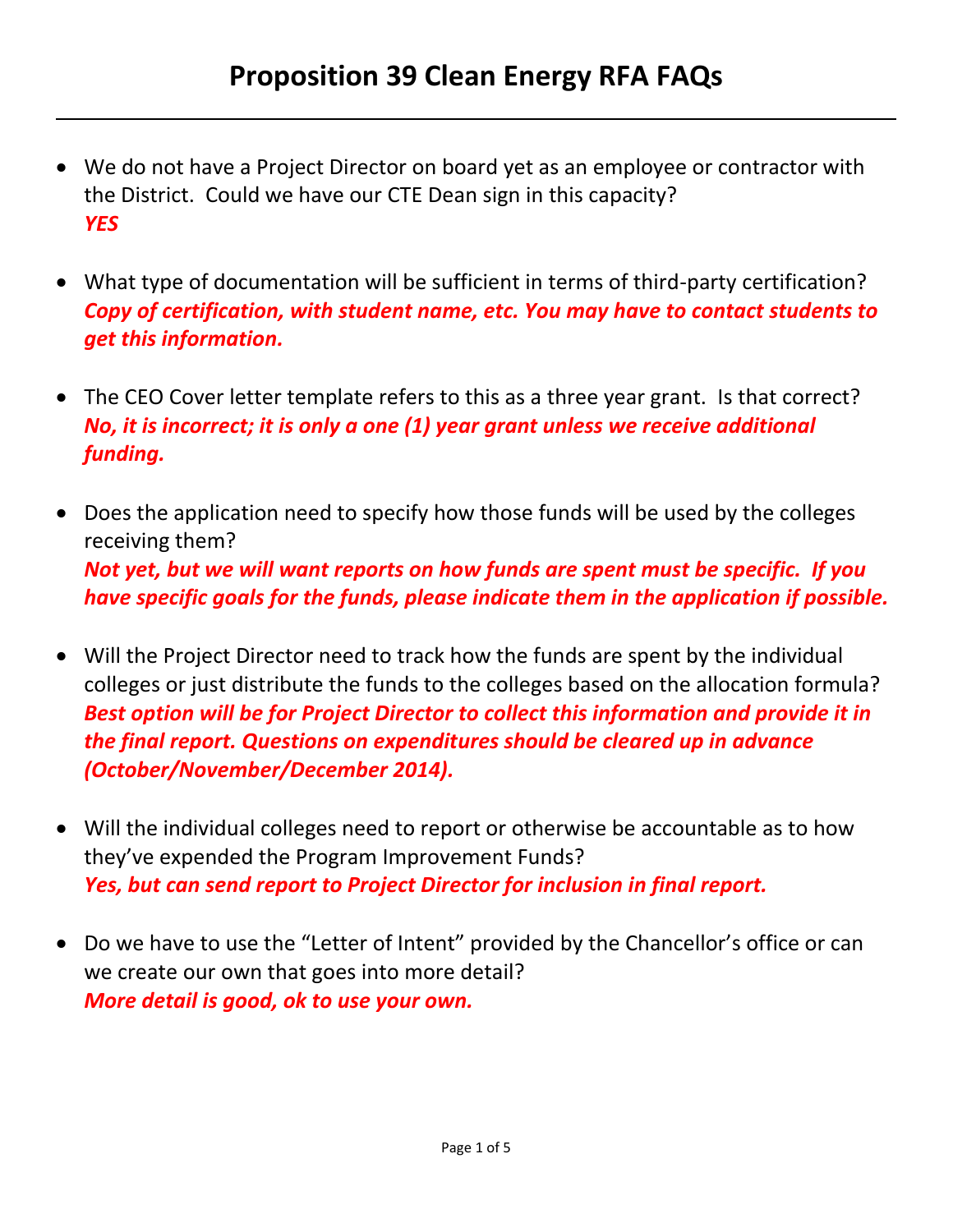Will the fiscal agent (director) have local control over setting the award rates for program improvement funds based on eligible schools and total participation? Basically, are we able to create a fair formula not to exceed you "maximum award" amounts?

*Maybe. Need more clarification on the question. Most likely the CCCCO will set a percentage amount if needed.*

- Is it the intent that the Program Improvement funds would be distributed to individual colleges by the fiscal agent based on the student certificates awarded, as per the formula in the RFA? *Yes.*
- Are the program improvement funding allocated to the region, to be used as the collaborative determines? *Intent is for the Program Improvement funds to go directly back to the college that earned them.*
- Will this workforce funding will be available for each of the five years of Prop 39 either through this RFA or through new RFAs? *Maybe, we must show success and ask for more \$\$\$.*
- Does a student who has an apprenticeship position also have to be enrolled in EDD's CalJobs system? *Yes, in order to be counted (John can help with this discussion)*
- What specific TOP Codes are eligible? *We're working on that and will provide more information soon.*
- Can Program Improvement Funding be pooled by colleges? Can they have completers from 4 programs and decide to pool and improve just one of the programs? *Why? Let's discuss this off line and then will provide a full answer to all.*
- How do we get other non-listed programs/occupations considered? E.G Smart-Grid Information Technology, Building Automation Software etc. *List them in the application with a good rationale and we will review.*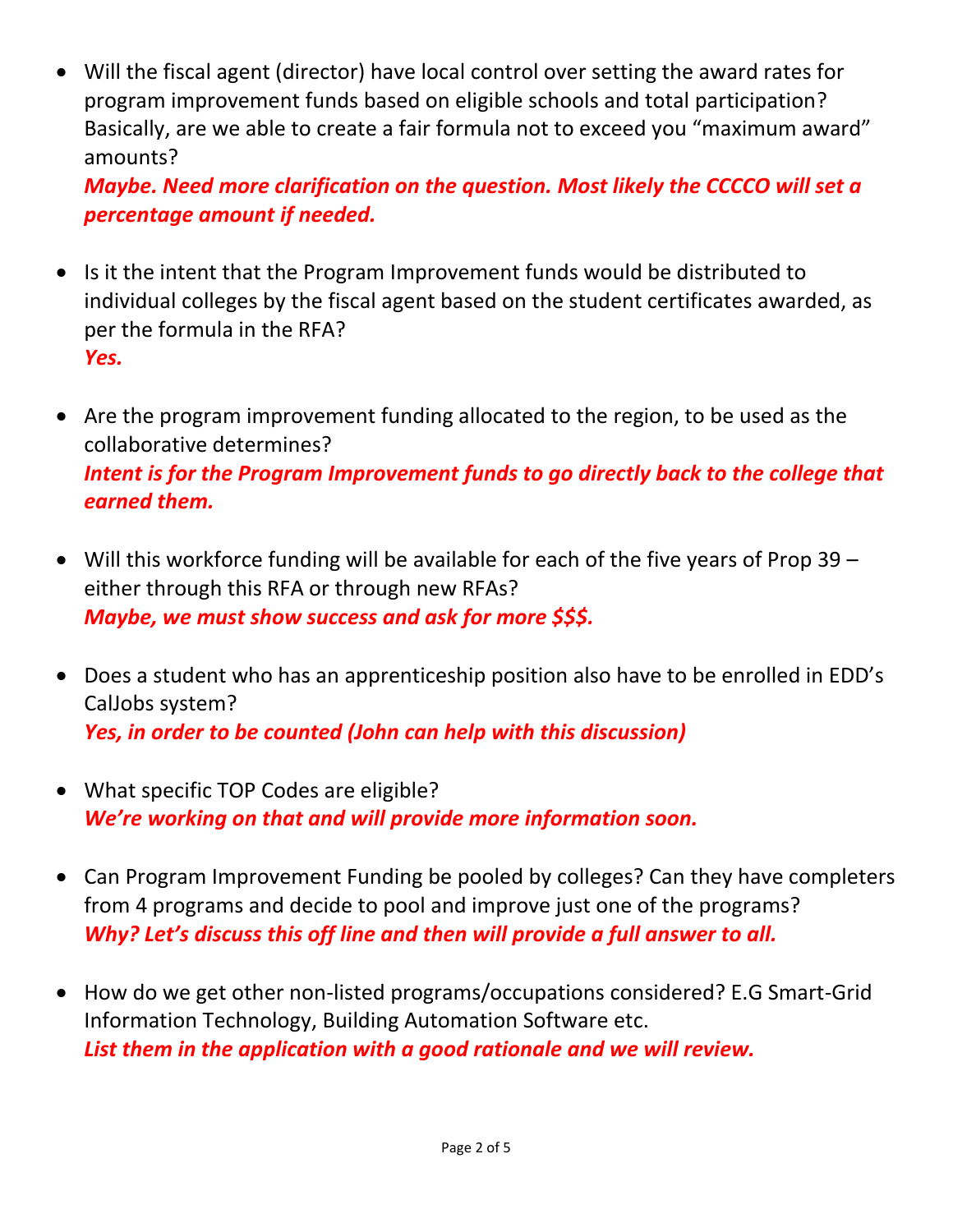- Will all regional colleges with programs are allowed to apply for program improvement funding regardless of their commitment to participate in the proposal? As long as they follow the CalJobs etc. requirements? *They should be in the application or added soon after the awarding, cannot show up in October to receive funding without working with the rest of the Regional Group.*
- Regarding 3rd party credentials? Some industry recognized 3rd party credentials are only 10 hours (OHSA 10) so do those count? Do they have to be from a third party to recognize or can they be school provided certificates. Some programs have created certs based on industry advisory committees therefore they are industry recognized but not third party.

*These are not "portable" to other areas of the state. A cert must be able to be recognized by employers outside of the local advisory. Send more information if needed.*

- Will non-credit certificate programs be counted? *No but you can use funds to create a credit from non-credit.*
- Colleges on quarter system may not have #'s by July 1, how do we fix that? *Indicate this on the proposal and we will adjust/provide extra time to gather that information. Essentially, as long as the certificate is achieved by July 1, there is time to report it after that date.*
- Shared Regional Certificates- what if we find out that students are already taking courses at several colleges and then finishing the certificate at a single college. Do the others get any credit? *Not on the first round but CCCCO will provide more guidance and leadership in this area moving forward.*
- What kind of work based learning opportunities are you looking for? *Internships, either local or through the Foundation here at the Chancellor's Office. Work Experience is an option also, might be found in Apprenticeship programs.*
- Will the Program Improvement Funds provide for indirect costs for the fiscal agent to use to offset accounting /administrative costs for disbursing the funds to the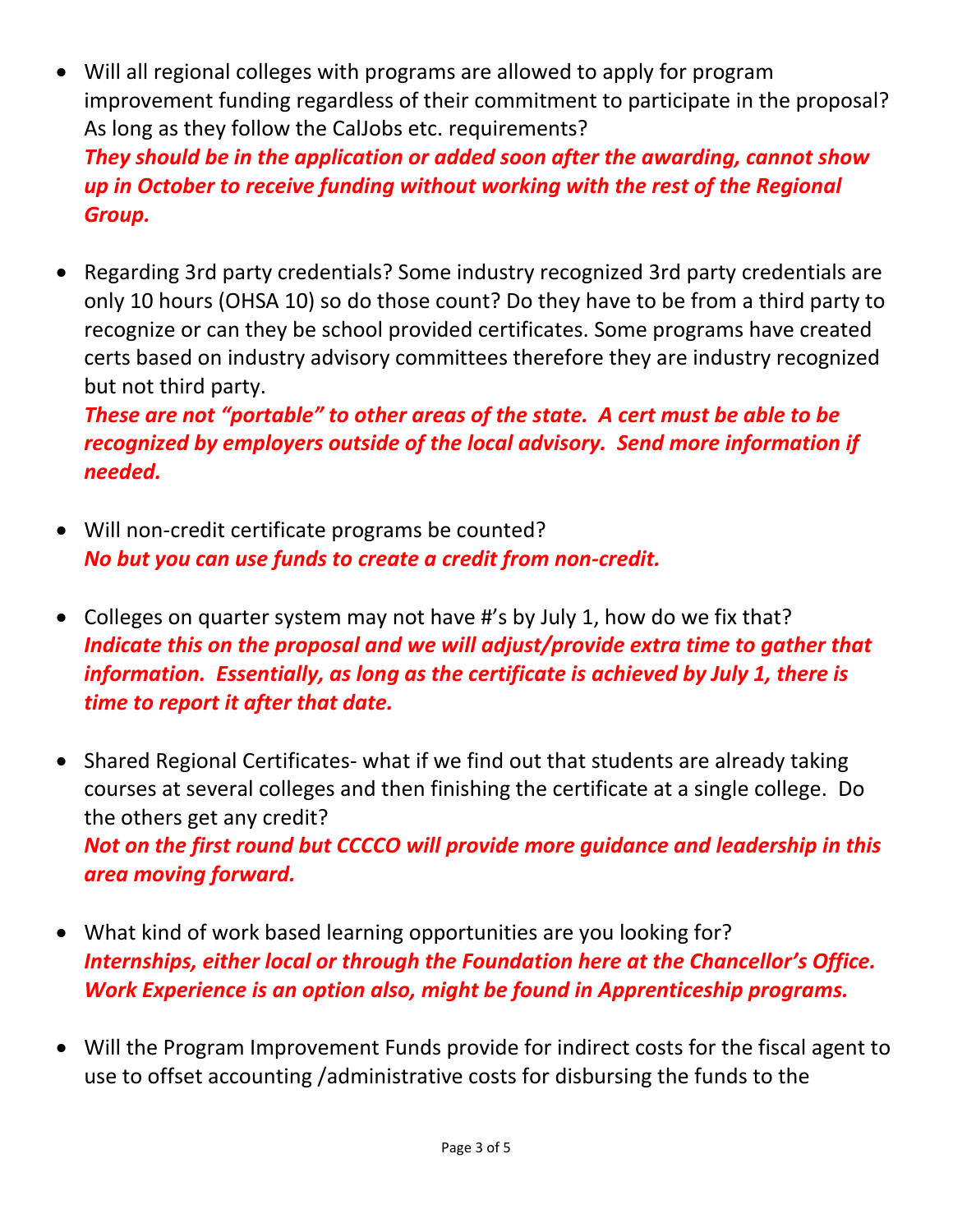participating colleges or are those costs to be funded out of the \$350,000 Program Operations budget?

*Indirect may only be taken for the Fiscal Agent out of the \$350,000 Program Operations budget.*

- Will Program Improvement Funds provide indirect funds to colleges or are they expected to fund only direct costs? *Those are expected to fund only direct costs, to be put back into the Energy Efficiency program from which the funds were counted.*
- What level of program improvement award is an 18 unit certificate? The RFA says under 18 is \$500 and over 18 is \$1000— *Should be 18+ = \$1,000*
- Will locally approved certificates 6-17 units be recognized for program improvement funds? (In other words, these certificates are not in the CCCCO database -- and may not be by June 2014). *We are discussing this and will respond ASAP.*
- Can you tell me if the \$ amount will be uniform for ALL certificates completed, or if it will vary depending on program and region? How is this determined? *Certificates (approved) under 18 units will be paid at \$500 and certificates of 18+ paid at \$1,000. Program and region should not change the payout.*
- How do we get other non-listed programs/occupations considered? E.G Smart-Grid Information Technology, Building Automation Software etc. *Submit them to [John Dunn](mailto:jdunn@cccco.edu) and he will add to the list of programs to consider and provide a list soon of approved/maybe/not approved programs/certifications.*